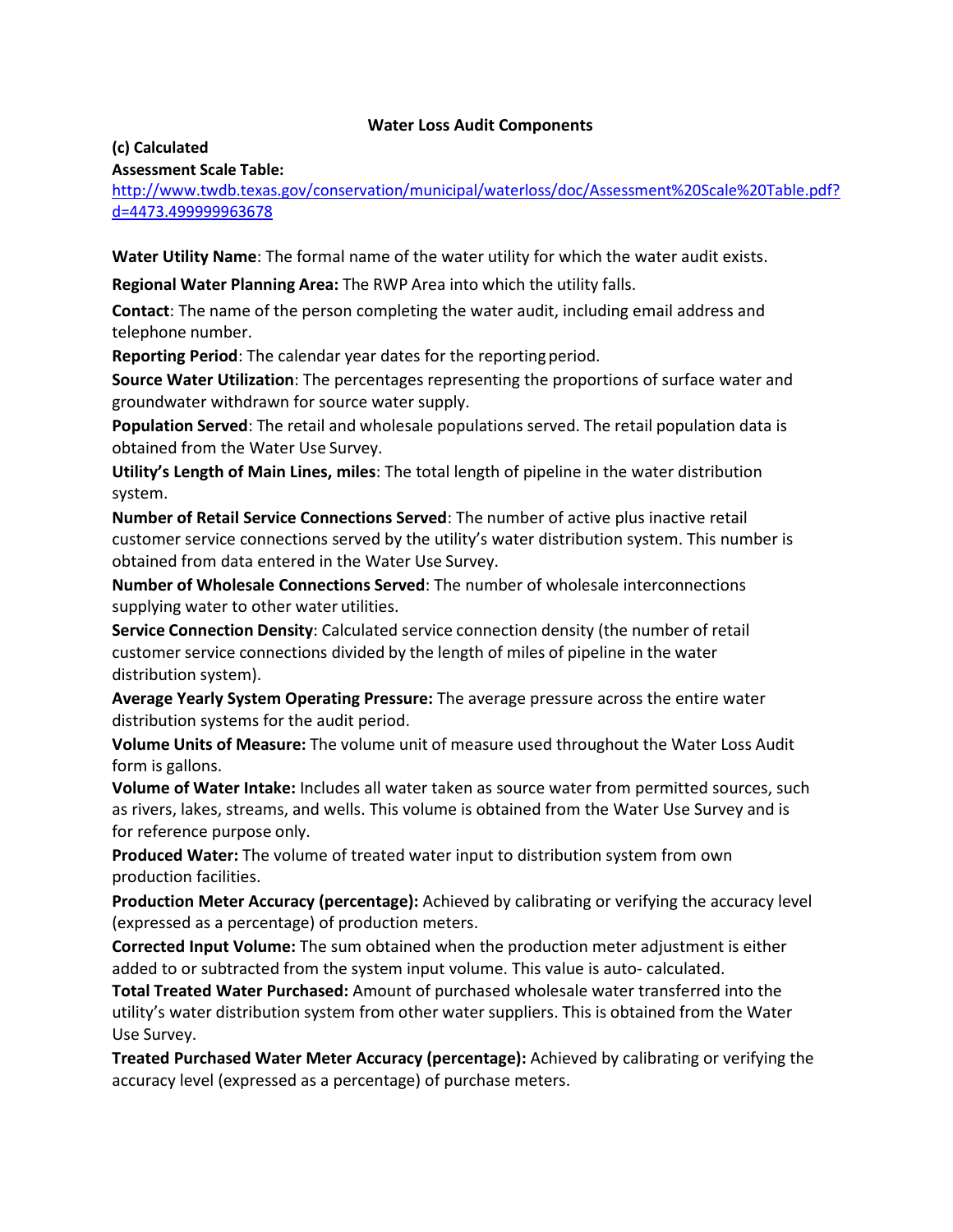**Corrected Treated Purchased Water Volume:** The sum obtained when the production meter adjustment is either added to or subtracted from the purchased water volume. This value is auto-calculated.

**Total Treated Wholesale Water Sales from Produced Water:** Amount of wholesale water transferred out of the utility's distribution system. It may be put into the system initially but is only in the system for a brief time for conveyance reasons. This is obtained from the Water UseSurvey.

**Treated Wholesale Water Meter Accuracy:** Achieved by calibrating or verifying the accuracy level (expressed as a percentage) of wholesale meters.

**Corrected Treated Wholesale Sales Volume:** The sum obtained when the production meter adjustment is either added to or subtracted from the wholesale water volume. This value is auto-calculated.

**Total System Input Volume:** Calculated as the corrected input volume plus treated water purchased minus treated wholesale water sales. This value is auto-calculated.

**Billed Metered:** All retail water sold and metered. This is obtained from the Water Use Survey. **Billed Unmetered:** All water sold but notmetered.

**Unbilled Metered:** All water metered but not billed, such as back flushing water, parks, golf courses, and municipal government offices.

**Unbilled Unmetered:** All water not billed or metered, such as flushing fire hydrants.

**Total Authorized Consumption:** The total of the above four components, automatically calculated in the online worksheet.

**Water Losses:** Water delivered to the distribution system that does not appear as authorized consumption. Calculated as the difference of the system input volume and total authorized consumption.

# **Apparent Losses**

Water that has been consumed but not properly measured or billed. These losses represent under-registered or under-billed water that occurs via customer meter inaccuracy, systematic data handling error in the customer billing system, and unauthorized consumption.

**Average Customer Meter Accuracy:** The composite accuracy percentage for customer meters. This percentage is typically derived from meter testing results.

**Customer Meter Accuracy Loss:** Obtained by dividing the billed metered water volume by the degree of average customer meter inaccuracy. This isauto-calculated.

**Systematic Data Handling Errors:** The estimated volume of water recorded by customer meters but distorted by meter reading or billing system error. The utility may choose to set up an account within their software called unbilled consumption, it is for water not billed but that was recorded by the meter. If unbilled consumption is not tracked, this volume becomes part of water loss.

**Unauthorized Consumption (theft):** The amount of water loss due to theft. Includes water taken illegally from fire hydrants, as well as water loss at the customer meter. Theft at the customer connection can include tampering with meters or meter reading equipment, in addition to illegal taps and other similar occurrences. The online form has a box that will automatically calculate 0.25% of the corrected input volume if the utility has low levels of confidence in the estimating an amount.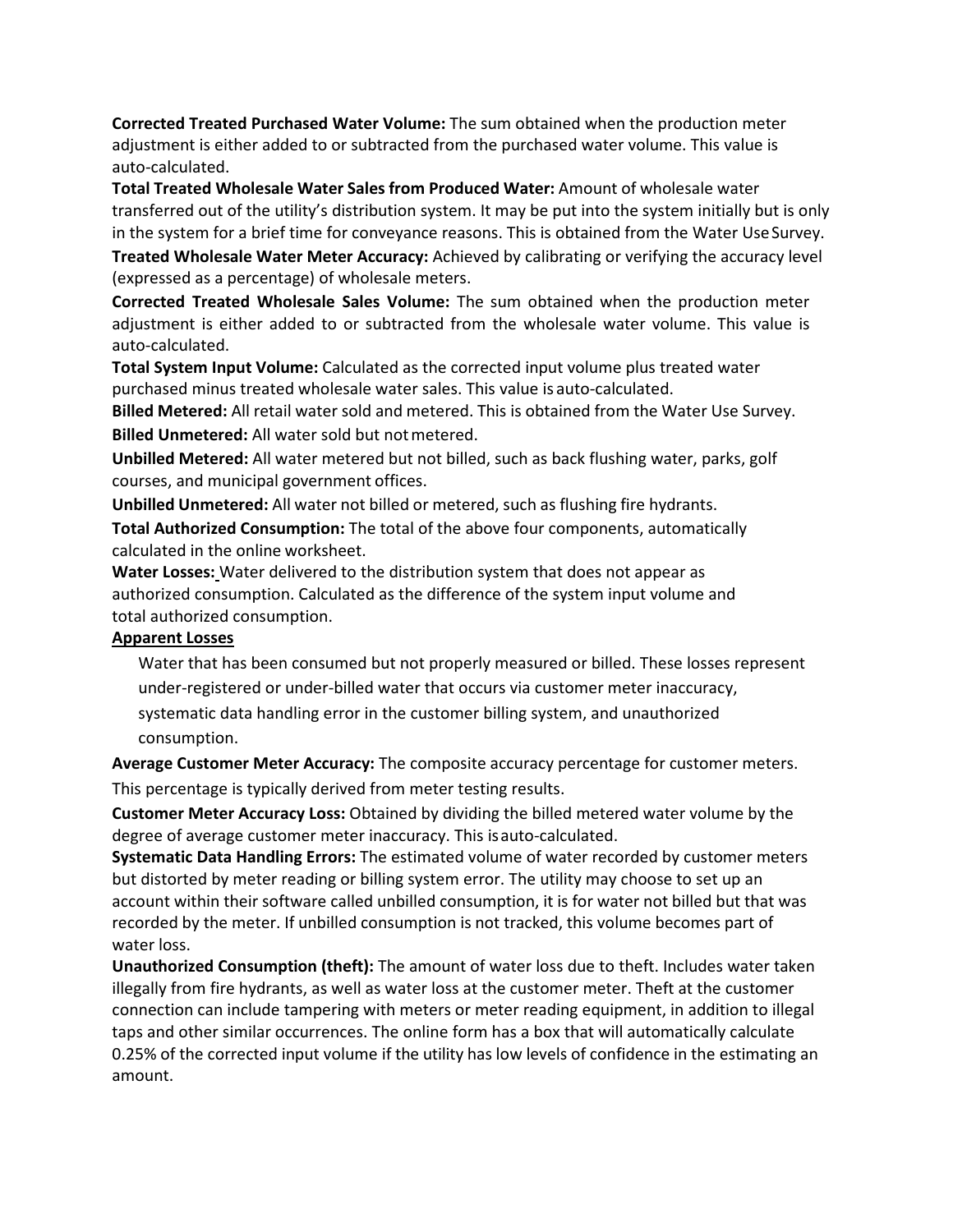**Total Apparent Losses:** This is the sum of customer meter inaccuracy loss, systematic data handling error, and unauthorizedconsumption.

#### **Real Losses**

These are physical losses from the pressurized water distribution system, including water mains and all appurtenances (for example, valves and hydrants) and customer service connection piping. Real losses represent water that is lost from the distribution system prior to reaching the customer destination.

**Reported Breaks and Leaks:** Reported breaks and leaks are brought to the attention of the water utility by customers, public safety officials, other utilities, or other members of the general public. Usually these visible water main breaks are very disruptive and water utilities respond quickly to these events, so the run duration of the break or leak is relatively short. Estimate the total volume of water loss during the water audit period from reported breaks and leaks that were repaired during the year. Leakage flow rates must be estimated for various types of breaks and leaks, as well as the approximate duration of the breaks or leaks prior to repair.

**Unreported Loss:** This is a "catch-all" volume, meaning that this volume of real losses is the quantity that remains after authorized consumption, apparent losses, and reported leakage have been subtracted from the system input volume. In every water distribution system, even those employing effective active leakage control programs, experience some amount of undetected leakage. Some of this loss is comprised of unreported leakage that has not yet been detected in leak surveys. It also includes a subcomponent known as background leakage, which is the collective weeps and seeps at pipe joints and on customer service connections that cannot be detected with acoustic sounding devices. Any degree of error in quantifying metered and estimated volumes in the water audit results in error in this component. As the validation of the water audit improves over time, so will the level of validation of the unreported leaks volume. **Total Real Losses:** This value is calculated automatically online as the sum of reported breaks and leaks and unreported loss.

**Water Losses:** The sum of apparent losses and real losses.

**Non-revenue Water**: The sum of apparent losses, plus real losses, plus unbilled metered consumption and unbilled unmetered consumption. This is the water that does not contribute to the water utility billings.

## **Technical Performance Indicator for Apparent Loss**

Performance indicators are quantitative measures of key aspects within the utility. Using these indicators, the utility will have a history to track its performance from year to year. One performance indicator exists for apparentloss.

**Apparent Losses Normalized**: Calculated as the volume of apparent loss, divided by the number of retail customer service connections, divided by 365 days. This performance indicator allows for reliable performance tracking in the water utility's efforts to reduce apparent losses.

### **Technical Performance Indicator for Real Loss**

Several performance indicators exist for real loss.

**Real Loss Volume**: This is the quantity from Line 30.

**Unavoidable Annual Real Losses**: This is a theoretical value of the technical low level of leakage that might be attained in a water utility, based upon several specific parameters, including length of main lines, number of connections and operating pressure. The UARL is not valid for utilities having less than 3000 total connections.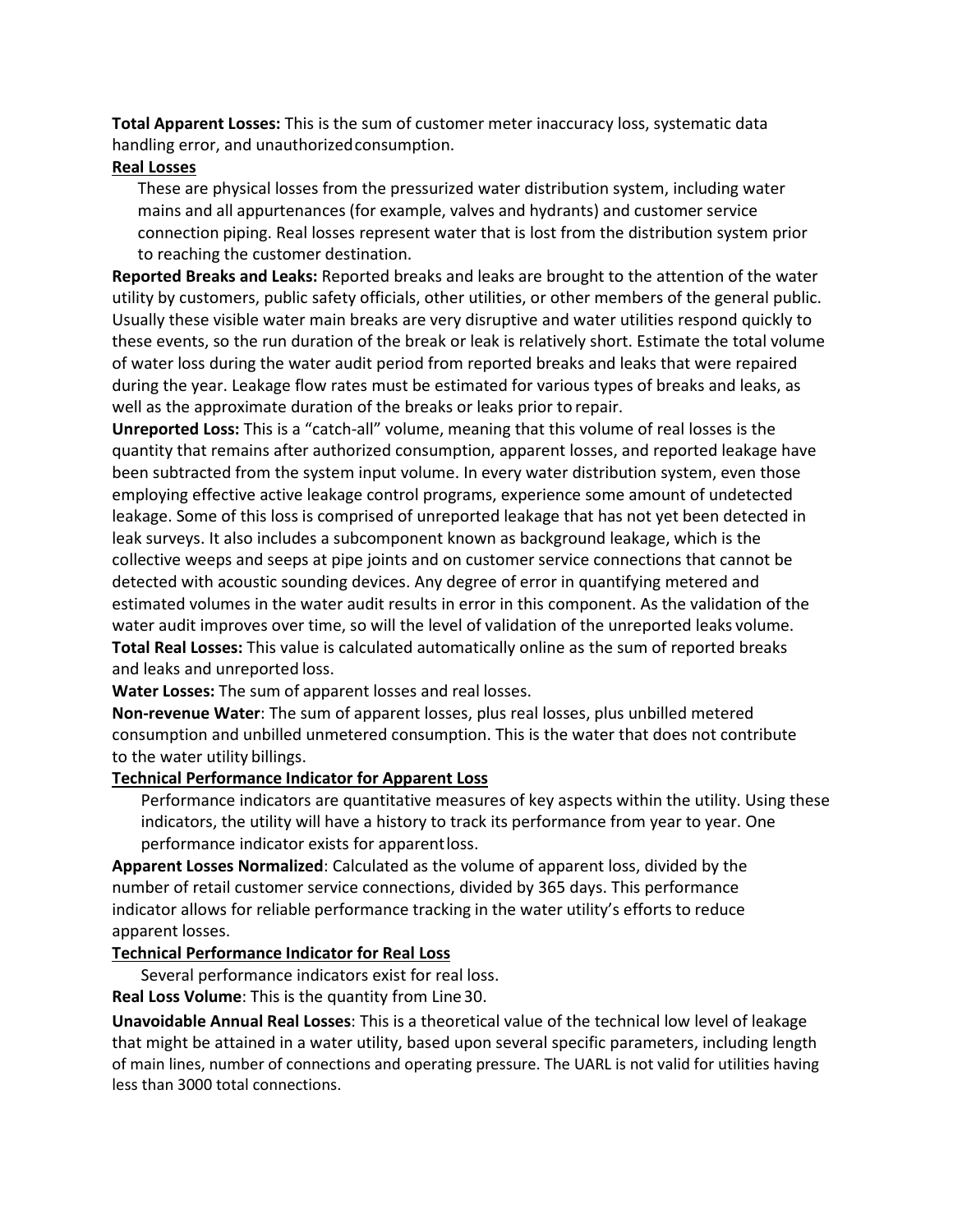**Infrastructure Leakage Index**: This performance indicator is calculated as the ratio of real losses over the unavoidable annual real losses. The index measures the water utility's leakage management effectiveness and is an excellent performance indicator for comparing performance among water utilities. The lower the value of the infrastructure leakage index, the closer the utility is operating to the theoretical low level of the unavoidable annual real loss. The ILI is not valid for utilities having less than 3000 total connections.

**Real Losses Normalized**: Calculated as the real loss volume, divided by the number of retail service connections, divided by 365. This calculation is used if the service connection density is greater than, or equal to, 32 per mile. This indicator allows for reliable performance tracking in the water utility's efforts to reduce real losses.

**Real Losses Normalized**: Calculated as the real loss volume, divided by the number of miles of pipeline, divided by 365. This calculation is used if the service connection density is less than 32 per mile. This indicator allows for reliable performance tracking in the water utility's efforts to reduce real losses.

**Total Apparent Losses**: Lists the volume from line27.

**Retail Price of Water:** Water utility rate structures usually feature multiple tiers of pricing based upon volume consumed. For the water audit, it is best to use a single composite price rate to represent the retail cost of water, which is used to place a value on the apparent losses. Where appropriate, use the tier with the majority of the consumption. Price should be shown as per gallon.

**Cost of Apparent Losses:** Calculated by multiplying the apparent loss volume by the retail price of water. This represents the potential amount of missed revenue due to apparent losses.

**Total Real Losses:** List the volume from line 30.

**Variable Production Cost of Water**: Marginal production cost is defined by only costs that are vary based on amount produced. Variable cost, typically include the cost of raw water, energy, and chemicals. If applicable, the cost of raw water should include the price of take or pay contracts. For example, if you have ground water then you most likely only have the cost of chemicals and electricity to get the water into distribution. Add the chemicals and electricity for the year and divide by Line 16, the Total System Input Volume. Price should be shown as per gallon. These costs are applied to determine the cost impact of real losses. In cases of water shortage, real losses might be valued at the retail price of water instead of the variable production cost.

**Cost of Real Losses:** Calculated by multiplying the real loss volume by the variable production cost of water. These costs represent the additional operating costs incurred by the water utility due to the real losses (in other words, leakage).

**Total Cost Impact of Apparent and Real Losses:** Calculated by adding lines 41 and 44. This amount indicates the cost inefficiency encountered by the water utility for losses. This cost value can be objectively weighed against potential loss control programs to determine the cost effectiveness of such programs.

**Total Assessment Score:** Adds the individual assessment scores and inserts thetotal.

**Total Loss Percent:** The sum of the real loss volume plus the apparent loss volume divided by the Total System Input Volume.

**Total GPCD Input:** The volume of water produced Per Capita Daily in gallons and is calculated as the Total System Input Volume, divided by the Retail Population Served.